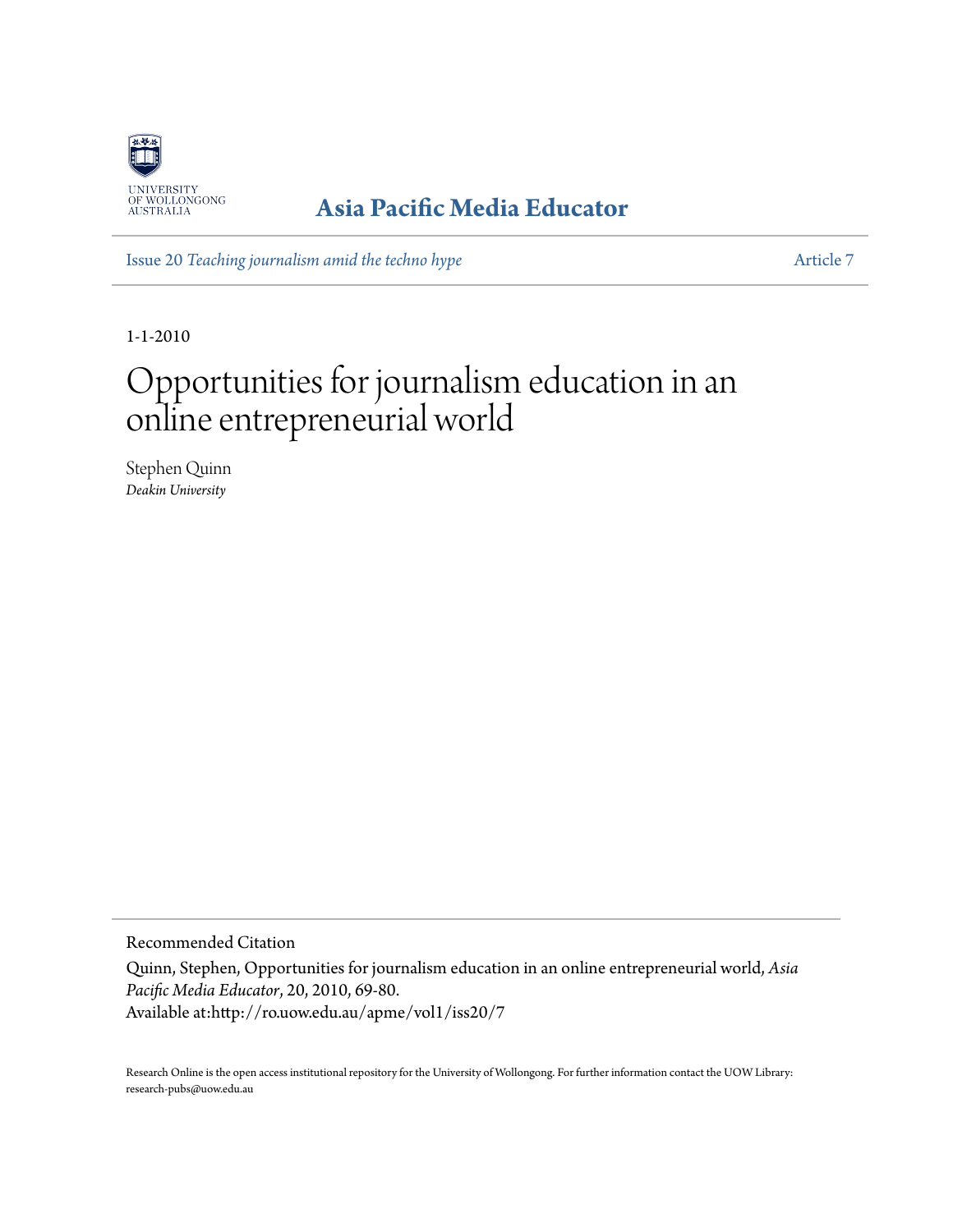## Opportunities for journalism education in an online entrepreneurial world



**Stephen Quinn** Deakin University, Victoria sraquinn@gmail.com

The global financial crisis of 2008 and 2009 accelerated change in media houses around the world. As the value of media companies plummet, some newspapers have closed entirely or reduced staff numbers, while other publications have stopped printing and produce online-only editions. Others have chosen to outsource content. At the same time, new and evolving digital technologies are changing the way journalists operate. Some journalists are embracing multiple-media forms of reporting, and managers are coming to understand the need for a changed mindset. This paper argues that educators need to appreciate the issue of mindset, and prepare students for a range of opportunities associated with the internet, the blogosphere and new entrepreneurial forms of media. These will become available more often than jobs with mainstream media. Journalism educators must change their curricula to prepare students for a different, and perhaps more difficult world. The paper ends with suggestions for updating the journalism curriculum.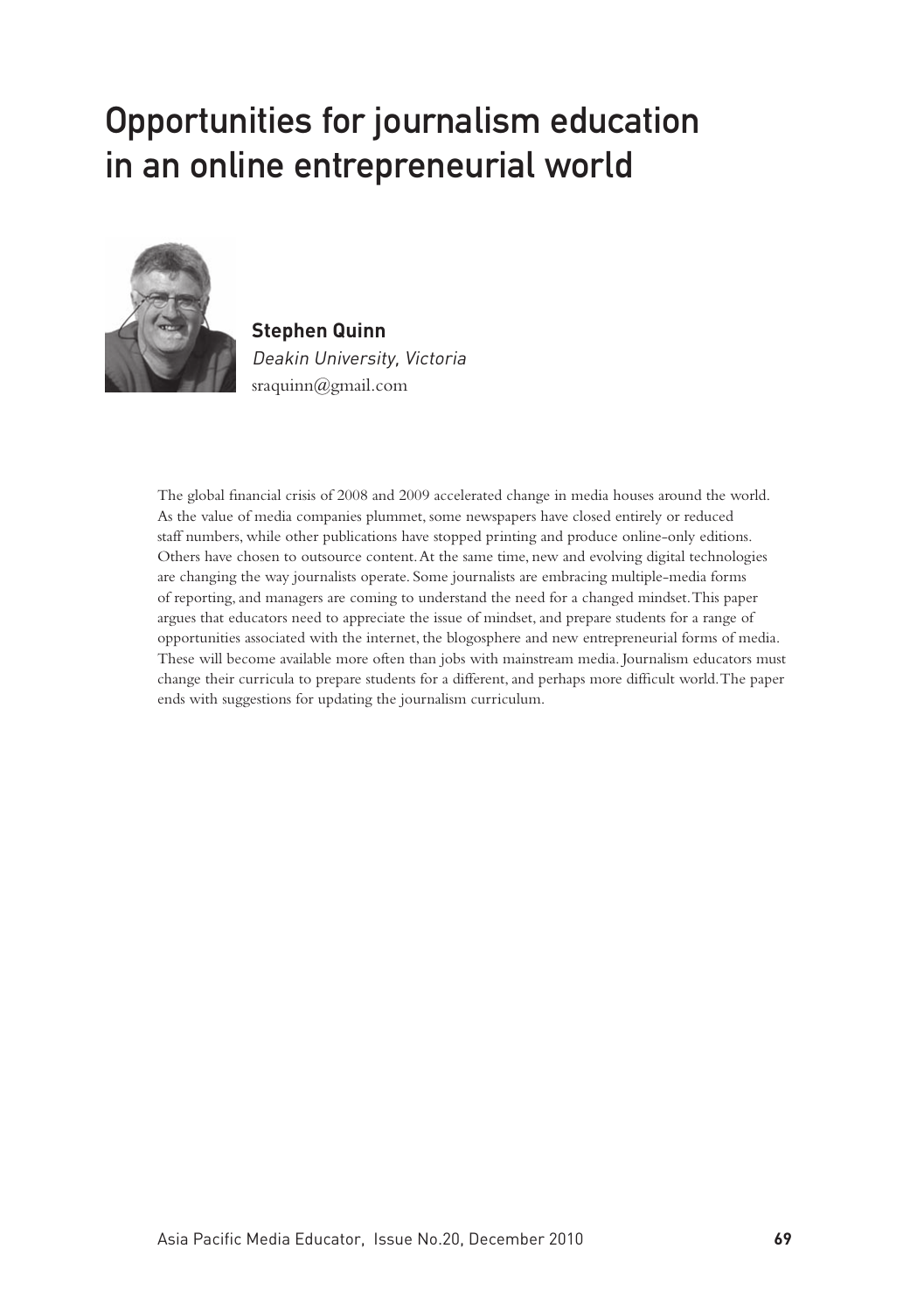Instead of seeing the global financial crisis as a disaster, journalism educators have the opportunity to transform their curricula to accommodate the changes that have cascaded through the media industry these past few years. The main drivers of change, along with the upheavals created by altered media economics, include the widespread availability of cheap digital technology, changing work patterns brought about by online and multi-media work practices, and the surge in influence of social media on media houses around the globe.

The global financial crisis that started in 2007 showed its virulence in 2008 and by the end of that year had crippled the mainstream media's main source of income – advertising. This accelerated many changes that would have taken longer to occur, such as the closure of some newspapers and magazines, and decisions to produce onlineonly editions or outsource content. In the United States, spending on advertising plummeted in 2007 and 2008 (*Ad Age* 2008).

In January 2009 *The Australian* published a story about a Goldman Sachs JB Were report that showed a 38 per cent fall in the average number of pages of classified advertising per week at Fairfax Media's metropolitan newspapers in December 2008 (Tabakoff 2009: 29). The drop in advertising also hit the value of media companies around the world, reducing their potential to expand by borrowing money. Rupert Murdoch paid \$US 6 billion for *The Wall Street Journal* in 2007. Within a year almost 10 times that amount had been stripped from the market capitalisation of News Corporation.

Journalism in the Western liberal tradition is a unique business in the sense that its product (news) provides a public good or service. Unlike other public-good activities such as education or scientific research, it is not protected from market forces by government support. This is especially the case in the United States, Canada, the United Kingdom, New Zealand and Australia. (Many nations in Europe subsidise daily newspapers). When a huge drop in advertising threatens the financial viability of the news business, the media's public good role is also threatened. We encounter a paradox: To be able to function as citizens (for example choosing which party to vote for), people need news even if they are not willing to pay for it.

But newsgathering is expensive, and becoming even more costly. Investigative and socially responsible reporting costs more than popular or "churnalism" forms of journalism (Davies 2008) such as gossip or entertainment news. Another paradox emerges at the same time: In periods of great uncertainty, the public's appetite for information becomes even more ravenous. Traffic to the free web sites of financial newspapers such as the *Financial Times* in the UK, and Eureka and Business Spectator in Australia, soared during the financial crisis of 2008.

Industry analysts predict that printed newspapers will experience a long-term decline once online revenues are sufficient to pay for content. Academic and blogger Jeff Jarvis said newspapers were "on the cusp of the moment when online revenue could sustain a substantial digital journalistic enterprise without the onerous cost of printing and distribution" (Jarvis 2009).

In January 2009 the editor of the *Los Angeles Times,* Russ Stanton, said the paper's online advertising revenue had become sufficient to cover the paper's entire editorial payroll for both print and online. "Given where we were five years ago, I don't think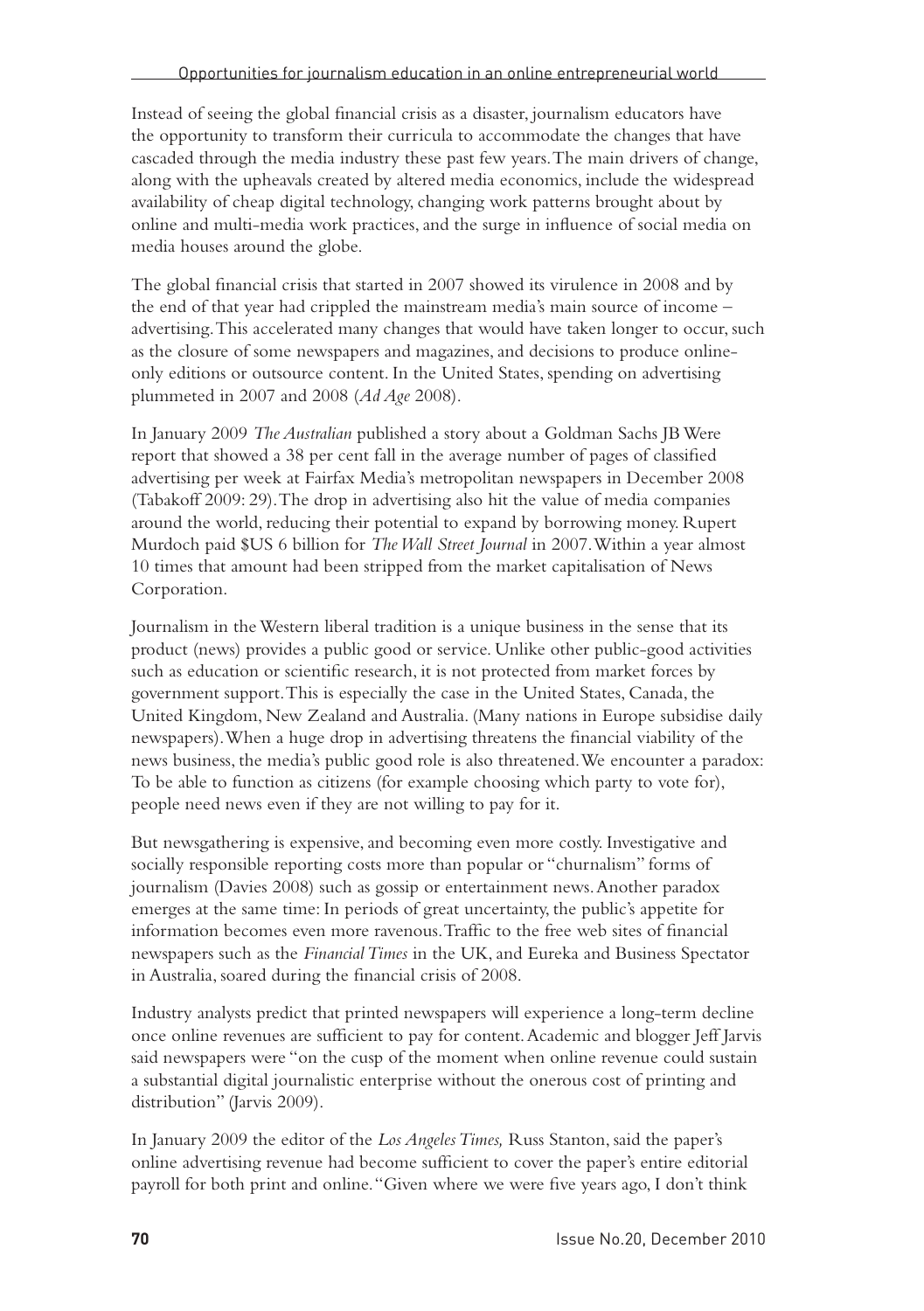anyone thought that would ever happen," he said. "But that day is here" (quoted in Jarvis 2009). Meanwhile, print forms of magazines are more likely to flourish if they provide content that people cannot get online.

Media analyst Merrill Brown, the first editor in chief of MSNBC.com, believes wellpackaged long-form content, and the skills and products associated with magazines, have a much brighter future than newspapers or free-to-air television. "Old 'news' delivered on doorsteps in one-dimensional paper form without audio and video, community, personalisation, depth and data is television delivered via rabbit ears." He argues that WSJ.com and NYTimes.com are "vastly superior products" to their print counterparts. "The printed newspaper needs to become a high-end, high-cost supplement to the full service comprehensive web site" (comments posted to the Buzz Machine blog 2008). Brown is arguing that an increasing number of people will pay for analysis that they cannot get elsewhere.

Other changes are happening at the micro level of the newsroom as journalists learn to cope with new digital technologies and their managers try to cut costs. In January 2009 the Telegraph Media Group in the United Kingdom signed a deal with Pagemasters for journalists in Sydney to edit pages for the *Daily Telegraph* and *Sunday Telegraph* published in London. It was yet another example of outsourcing of content, with jobs going to lower-cost nations.

Fairfax Media had outsourced sub-editing of softer news pages to New Zealand in 2008, and announced further outsourcing of the daily supplements of its major broadsheet dailies in Australia. "In an attempt to cut costs in the dramatic advertising downturn that is hurting media companies worldwide, the Telegraph Media Group decided to outsource sections of its flagship newspaper such as the travel, motoring and money pages and parts of the *Sunday Telegraph.* It chose Pagemasters, a company owned by the news agency Australian Associated Press, to do the job" (Steffens 2009).

Also in Sydney, Fairfax Media has moved from being a print to a multi-platform company to try to reach as large an audience as possible. "We have a total readership in print of over 4 million per day and online of over 5 million per month," CEO David Kirk said at the time of the 2007 merger with Rural Press: "Our brand of quality, independent, balanced journalism will serve and support more communities than ever" (Kirk 2007). A few months earlier chairman Ron Walker had written in the company's annual report: "Fairfax is evolving into a truly digital media company" (*Annual report* 2006: 2). Within five years Fairfax would be a significantly bigger Internet company that distributed its content "over more media," Kirk wrote in the same report (*Annual report* 2006: 5).

Fairfax's increased scale and diversity meant it relied less on classified lineage advertising in major metropolitan newspapers, Kirk said, so it could "rapidly develop the best online response to changing media advertising patterns". *The Sydney Morning Herald,* the *Australian Financial Review* and the *Sun-Herald* moved into a new building dubbed the "newsroom of the future" in Sydney's Darling Harbour precinct.

Phil McLean, at the time Fairfax Media's group executive editor and the man in charge of the move, said three quarters of the entire process involved getting people to "think differently" – that is, to modify their mindset so they could work with multi-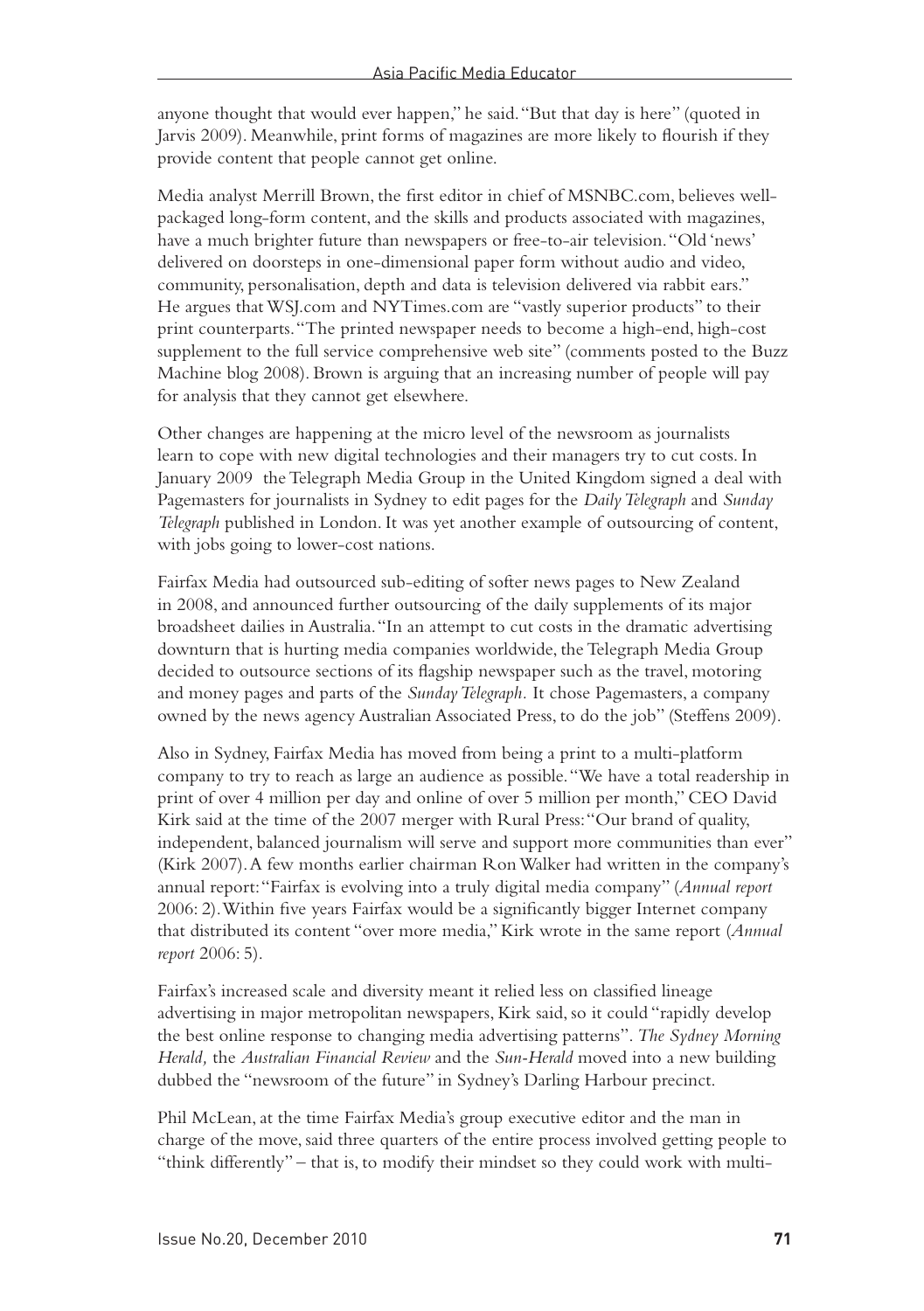media and online. Multi-media content delivered via online was a likely future for journalism (personal communication 14 November 2007).

Online advertising revenue was a significant driver. In the three years to 2007, online's contribution to Fairfax's profits grew from 1 per cent to 14 per cent with "much more to come," said Kirk. Online's share of the total national advertising pie jumped from 2 per cent in 2002 to 14 per cent in 2007. At the same time, the contribution of Fairfax's metropolitan newspapers to company profits had dropped from three quarters to 24 per cent between 2000 and 2007 (Beverley 2007: 6; Foley 2007: 7).

Australia's next biggest media company, News Ltd, has also embraced a multi-media future, though at the time of writing the embrace had been less well publicised. In his Andrew Olle memorial lecture on 19 October 2007 News Ltd CEO and chairman John Hartigan said it had never been a better time to be a journalist. "If you really care about journalism you have to be passionate about re-inventing it in the digital age," he said. "As journalists we've never had more inducements to open our minds, stretch our imaginations or reach more people. We can write, blog, broadcast audio and video, all from the one work-station" (Hartigan 2007).

Hartigan said that for much of his 43-year career most journalists were generalists, "sweeping over any subject with a light dusting of curiosity and a nice turn of phrase". But he warned that those days were numbered. Journalism needed more specialists, he argued – "more people who can provide compelling insights to what's going on" because quality was "taking on greater meaning, not less".

Hartigan said competition for talent was intensifying. "We will need to pay more and offer better opportunities to attract – and retain – the best people". In other words, quality content was the key. In a world of information overload, audiences return to brands they can trust. The role of those brands was to synthesize information and make it easy to absorb. That deep skill requires highly skilled and educated journalists (Hartigan 2007).

For the "newsroom of the future", Fairfax CEO Kirk appointed a committee from within editorial (reporters and photographers), information technology and human resources. The committee initiated a study tour by editorial executives of leading integrated and converged newsrooms in the UK and the US in April 2007. This became known as the "Tier 1" course and involved the editor and deputy editor of *The Age,* and the news editor of *The Sydney Morning Herald.* The *Herald*'s editor went to the annual conference of the World Association of Newspapers in Cape Town, South Africa in June 2007 because that event featured convergence as one of its main themes (PANPA *Bulletin* June 2007: 6). The committee designed a two-day awareness course for senior editorial managers, known as "Tier 2," that was run in Sydney in July 2007. The "Tier 3" program for all editorial staff started in August 2007 and this "multi-media awareness program" continued until the end of the year.

A "Tier 4" course for about 10 per cent of editorial staff (about 40 journalists) was scheduled to start after the Beijing Olympics in 2008 but was postponed because of changed priorities brought about by the global financial crisis. Tier 4 courses were designed to provide a range of multi-media skills. Tier 3 and 4 courses have profound implications for journalism education in Australia because they, and similar changes at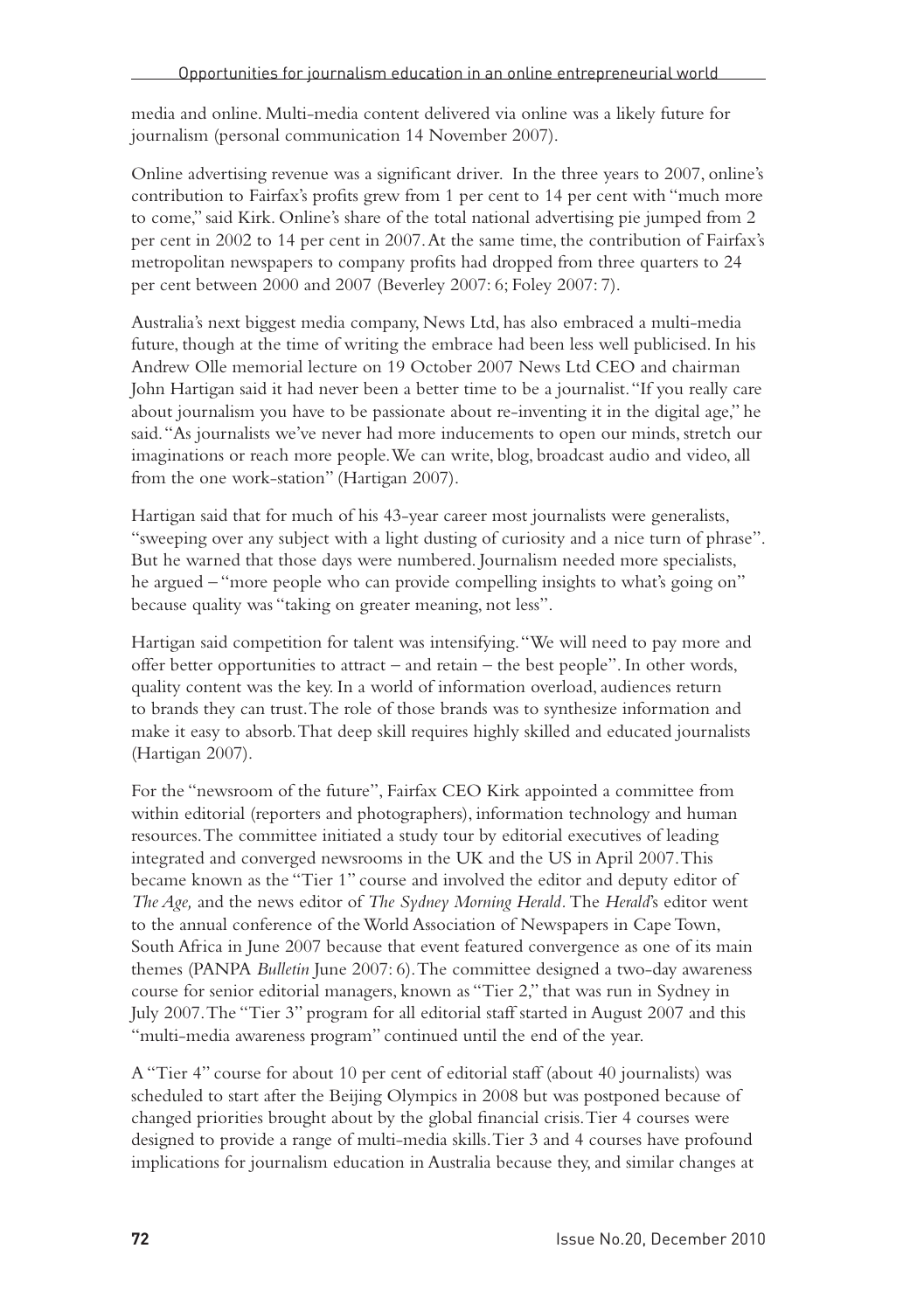News Ltd, represent the start of major changes to how journalists work in Australia: the future is multiple-media forms of reportage.

Indeed, major change in newsroom practices can be seen around the world. In India, for example, print newspapers are flourishing yet many are considering multiplemedia options. Pankaj Paul, former managing editor of the *Hindustan Times,* said a media company's role was to provide information to audiences "whenever they want it, wherever they are". This meant a change of mindset for journalists and the people who trained them. Paul returned to the US in 2008 to take charge of online content development for the digital division of America's biggest newspaper group, Gannett. He divided journalism into two distinct groups: those who gathered content and those who delivered it. "The content could be text, video, images, audio, anything. It goes into a giant bucket, and the delivery person [editor] sifts through that content and chooses where to send it." Paul urged journalists and journalism educators to "let go of the platform and go for content".

The aim should be to find the most appropriate medium for storytelling, Paul said, suggesting fresh graduates should teach themselves multi-media tools if their teachers would not because that was the direction journalism was heading. "We are all now sliver-casters." (Slivercasting is an industry term for providing a wide range of thin, niche products for a wide variety of audiences).

Paul said journalists needed to accept that they were the bridge between audiences and information. "It is no longer good enough to be a good writer. You have to also be a good photographer and a good videographer, and a half way decent editor. There will always be jobs for people who create and deliver content" (personal interview 2007).

Even in media-prosperous India, most of the major media companies are setting up their own journalism schools because they believe universities have become irrelevant. Raju Narisetti launched *Mint*, a business daily, for the Hindustan Times Group in India in February 2007. He became managing editor of *The Washington Post* in January 2009. Narisetti said most Indian universities that offered journalism degrees were terrible. "The professors have not set foot in a newsroom for a decade" (personal interview 2007). Narisetti spent 18 years with the *Wall Street Journal,* much of that time as an assistant managing editor, before returning to India in 2006.

The Statesman Group, the oldest newspaper company in India, launched its own journalism school in Kolkota in October 2008. India's two other major newspaper groups, the Hindustan Times Group and the Times of India Group, also started their own journalism schools. The Nation Group in Bangkok in Thailand was considering a similar scheme at the time of writing, as were a range of media houses in Asia. All cited the same reasons as Pankaj Paul – concern about the relevance of university journalism programs (personal communications in 2008 and 2009).

Reuters in London established its own Journalism Academy in 2005 because it also considered university courses irrelevant. Rich Taylor, who set up the school, said most university journalism programs were "entirely too theoretical," accusing them of focusing too much "on the history of media rather than actually skilling them [students] to write, at speed, on current markets and world events". He was scathing of universities and their inability to adapt: "For my part, I doubt university programs are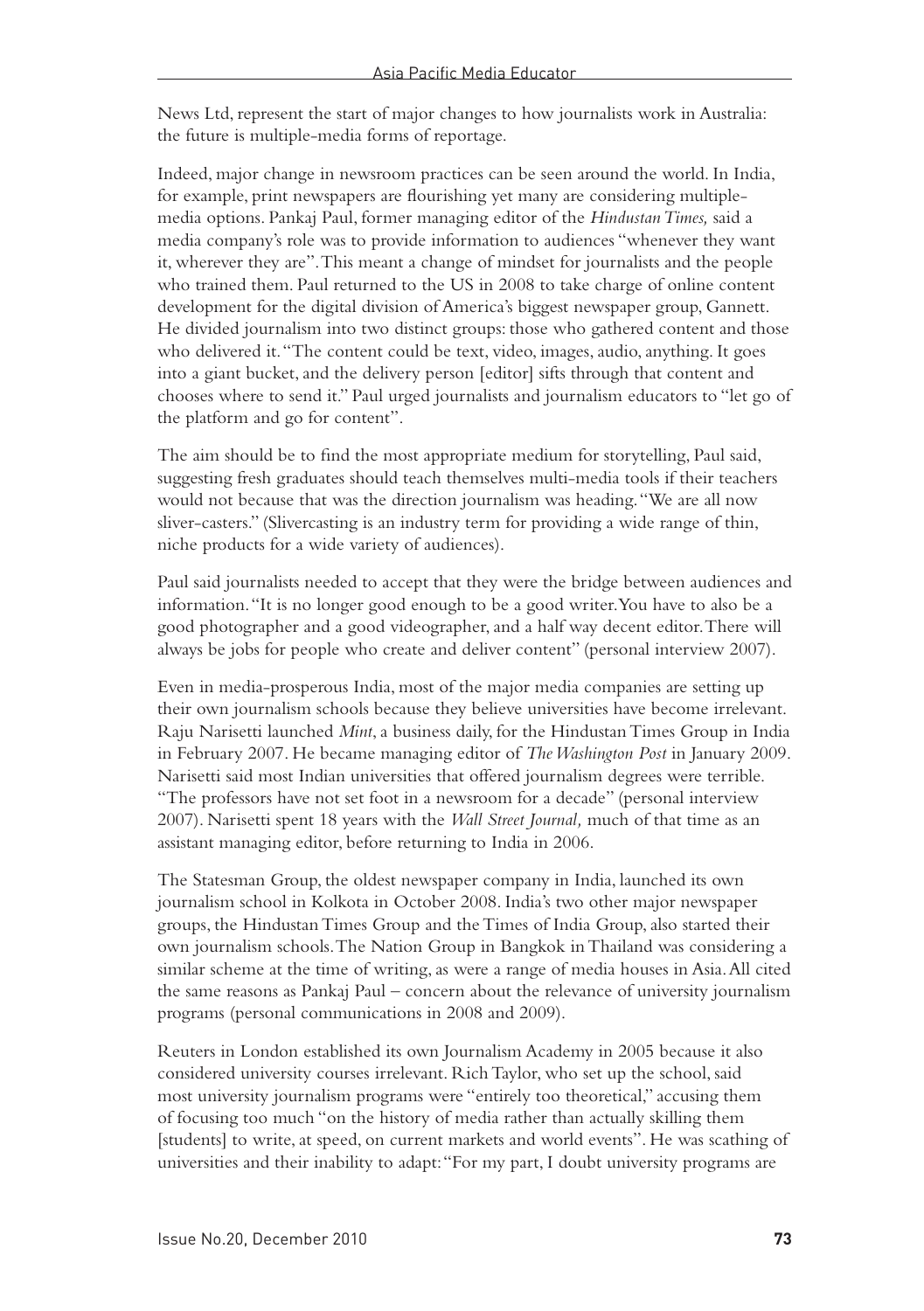going to change, significantly enough and fast enough, to meet industry needs. Hence, industry is helping itself."

Taylor said Reuters believed it could do a better and less expensive education job than "pretty much any academic outfit" because it had staff with recent experience, compared with academics who had not been in a newsroom for years. "We offer a real-world environment rather than a theoretical study" (Taylor 2005).

In Europe, progressive universities have grasped the nettle and modified their curricula, forced by change in industry practices. Professor Peter Verwey directs the New Media Lab at the School of Journalism at Utrecht in the Netherlands. Changes in his curriculum over the past few years had been designed, he said, to help students develop a multi-media mindset: "We work along two lines. First the internet is an important source, and we train journalists to do advanced searches, plus we focus on methodology and statistics related to database searches. Knowledge of maps and GIS [geographic information systems] is added to these searches. In our first and second years we have courses for all journalism students related to these issues."

Secondly, Dr Verwey said his school treated the internet as a new publishing medium. Most student work was published on the web. "It makes students aware of production in the digital environment. Our print, radio and TV departments use this system to publish their stories." For multi-platform publishing and convergence the school used blogs. "Cross media publishing or multi-platform publishing is taught at two levels on the blog."

In 2007 Dr Verwey had students working in multiple-media teams of writer, photographer, and video reporter. They gathered content and produced a story for various platforms: TV, radio, the blog and print (the website). "We think we come close to teaching convergence in practice. After the course our third and fourth year students are aware of the fact that journalism is teamwork, and that content (news) is leading, not the medium. The question we constantly ask the students is: which content to use for which platforms and for which audience?" (Verwey 2007).

These developments should be a warning to journalism educators in the Asia-Pacifc region. We need to change.

#### Updating Australia's journalism curricula

This paper argues that the global financial crisis should be seen as an opportunity for journalism educators. A chance to update old curricula to help students survive in challenging times. Journalism educators need to accept that Australia's newsrooms are changing their practices and structures. Rather than waiting for the change, and being perceived as backward looking, here is a chance to modify journalism curricula to take journalism education forward.

Before we discuss change, we should acknowledge that the basics are even more important than ever. Students need to know how to collect good-quality information in ethical and legal ways. In a multi-media world, good writing skills are even more vital than ever because all forms of media start with a script or text. Clarity and precision of language thus becomes a fundamental skill. Students also need to learn about collecting good information, writing well and for a specific audience, and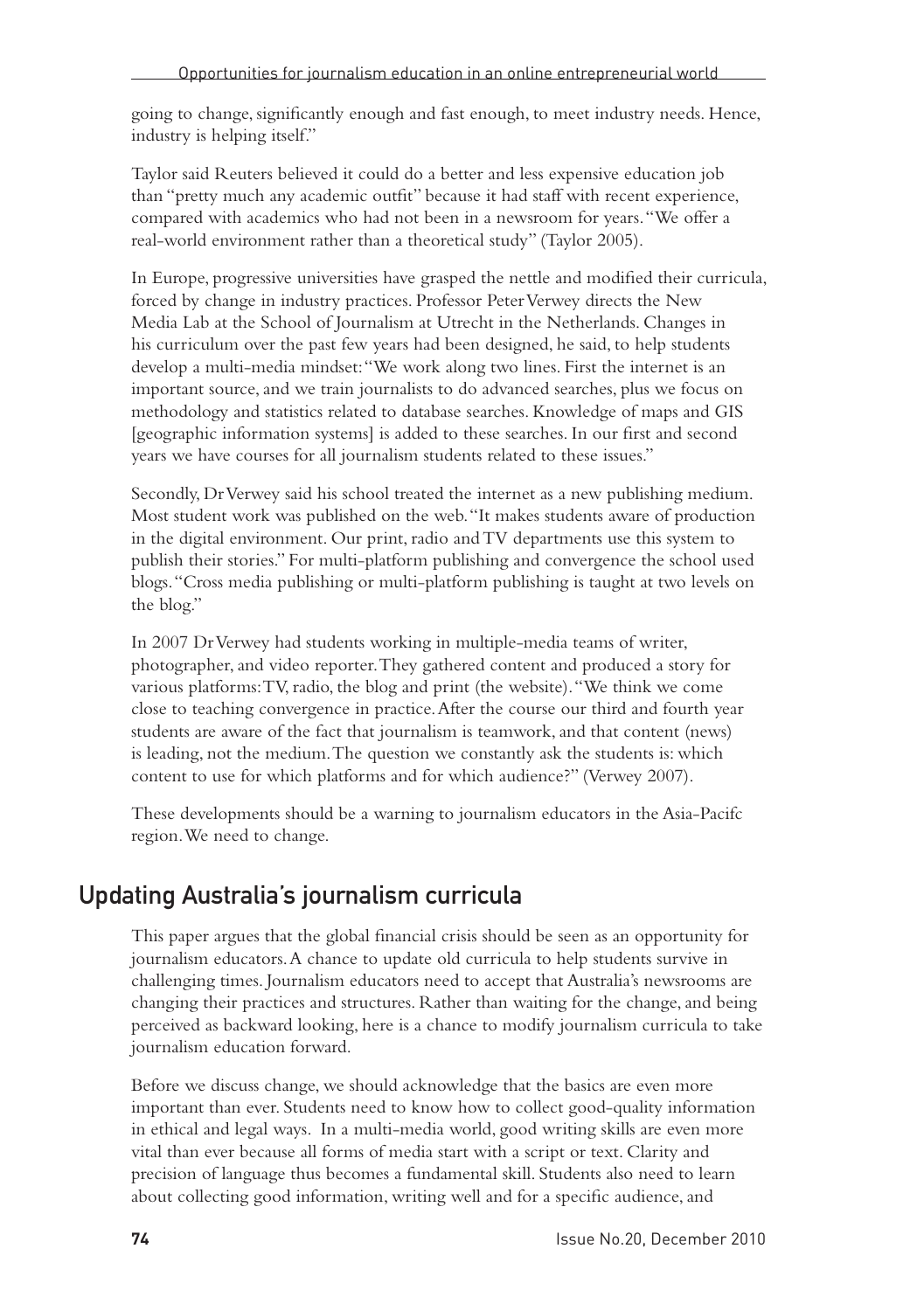acknowledging the importance of accuracy, all within a context of an awareness of legal constraints and ethical issues. These should be givens in any curriculum.

But students also need to know how to cope in a fast-changing environment, and how to work collaboratively, under minimal supervision. And they need a global perspective. City University's Professor Roy Greenslade said educators must ensure students have a complete knowledge of law, ethics, and know "how to use and interact with their sources". And students must also learn how to select their sources among bloggers. "There's a lot more fact-guessing, fact-checking and collating than there was before, due to the unlimited number of sources." Educators must uphold standards: "We must show that journalism is still useful at a time when everybody can publish their 'news' [online]" said Greenslade (Editors Weblog 2007).

Hartigan touched on the importance of fact checking and accuracy in his 2007 Andrew Olle lecture. He emphasised the need to walk the streets and meet people: "As someone in a position to hire the next generation, what I want to see is the passionate curiosity and the instincts needed for our craft. They might love their mobile [phone], email and googling the world. But what they need is to get out of the office and build bloody good contacts. The best stories are still only available this way" (Hartigan 2007).

The next major change is the willingness to embrace multiple-media forms of journalism. As of late 2009 only three of Australia's 24 university journalism programs offered a subject or unit with the word "multi-media" in the title, though some operated integrated newsrooms for their students. Educators need to ensure their programs become more relevant. Industrial-age curricula devised in the 1970s are no longer good enough.

Mike Van Niekerk, CEO of Fairfax Media's online editorial staff, said newsroom integration depended on changing a newsroom's culture and mindsets. McLean agreed: Much of Fairfax's training, instead of teaching journalists specific tricks, aimed "to recalibrate the way people think about journalism". Training all journalists in multimedia did not mean an end to specialisation. "We don't expect everybody to practise it [multi-media], but everybody must think" in those terms, they said (Editors Weblog 2007).

Part of the "newsroom of the future" project at Fairfax in Sydney involved introducing journalists to a portable data assistant (PDA) called a JasJam. Contrary to what *The Australian*'s Media section reported on 23 August 2007, not all Fairfax journalists have been equipped with JasJams. Reporters and photographers involved with breaking news would use the devices, McLean said. "That's somewhere between a dozen and 20 reporters at *The Sydney Morning Herald* and another 15-20 at *The Age*."

As of late 2009 the Sydney daily had about 350 editorial staff and the Melbourne paper about 320. A pool of about 70 JasJams were available for general news assignments. The issue was not the technology, McLean and Van Niekerk emphasised, but preparing journalists for new ways of providing information to audiences. "It's the JasJam today, but it could well be a different piece of equipment tomorrow," Van Niekerk said. McLean said it was likely be "superseded within the next 12 months" (personal communications in 2007 and 2008).

Jeff Jarvis, author of the Buzzmachine blog, maintains that mobility and access to the Internet are vital for all reporters. Jarvis is director of the interactive journalism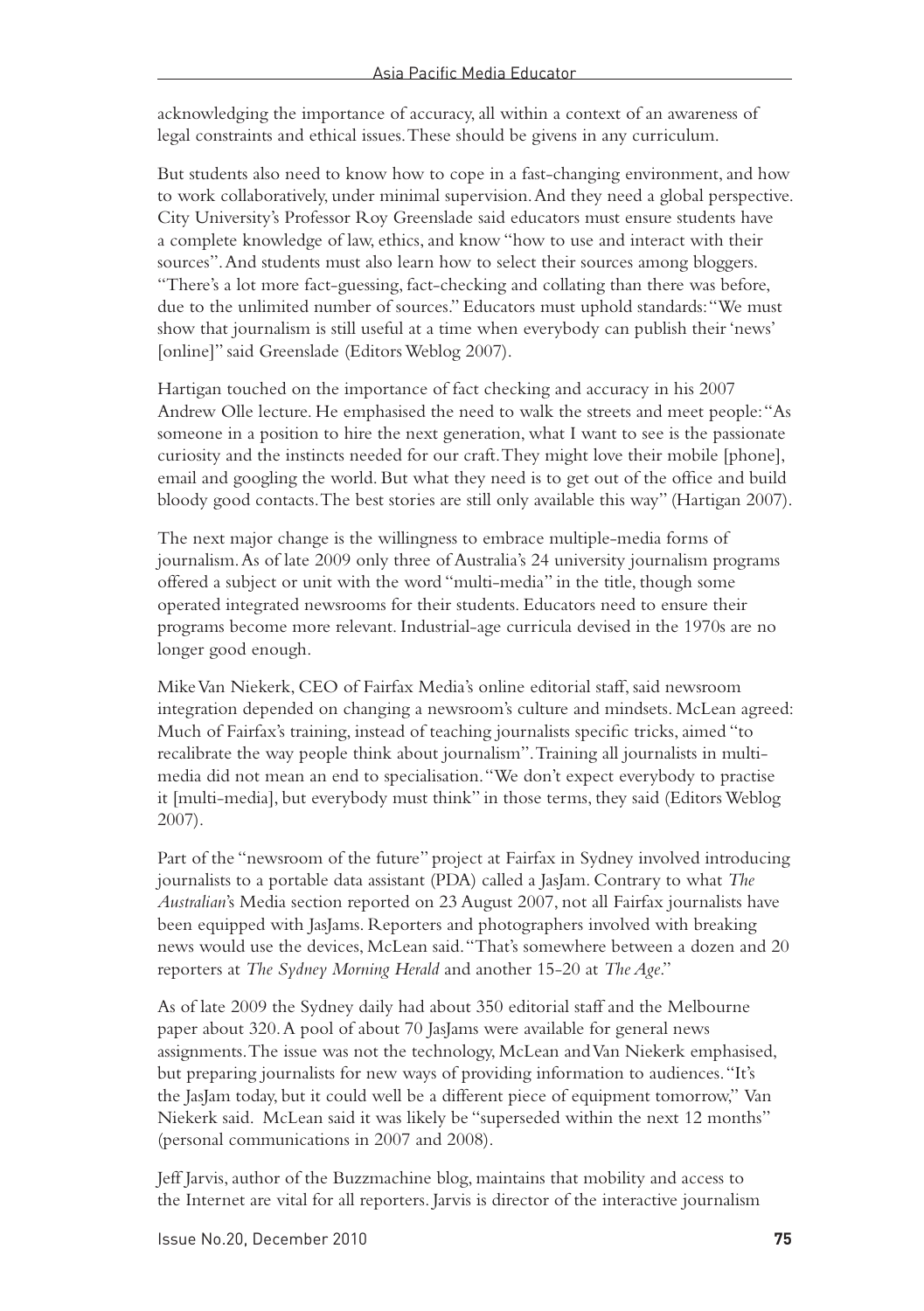program at the City University of New York's Graduate School of Journalism. Every student at his school was required to have a Macintosh laptop to foster multi-media capacity and mobility "so they can work from anywhere". The school also provided high-end mobile phones so students could learn to shoot video and stream that video to the web. The Macintosh was the most appropriate tool for multi-media, Jarvis said.

All students were required to take the Fundamentals of Interactive Journalism course in their first semester. "This course has two main goals: firstly, they learn the basics of multi-media and how to produce all the forms out there, including audio, video, wikis, blogs, new methods of storytelling, and more. Every student must feel comfortable in every medium, although that doesn't mean they'll become experts." Secondly, students must learn how the changes in the digital realm have influenced the journalism industry, to learn about "changes and opportunities" for journalism (email communication 2008).

Technology has got cheaper and simpler to use. As digital natives, many students have grown up with computers and mobile phones with cameras. It is more likely that educators will need to embrace and better understand technology, rather than their students. It is imperative that educators understand the potential of digital media, even if they cannot use it effectively. Educators need to partner with junior colleagues or students who have technology skills. This implies a need for humility. We can also expect the evolution of new forms of journalism brought about by changing technology and changing consumer needs. For example, the mojo (mobile journalist) who streams live video to the web via a mobile phone is a likely future for journalism in Australia and around the world (Quinn 2008: 24).

Australia's journalism curricula also need to accept the split in functions between content gatherers and assemblers that Pankaj Paul of the Hindustan Times Group identified. We need to focus on multiple audiences: That is, journalists and journalism students must know for whom they are reporting. And students must appreciate the need for providing quality content for that audience, connecting with Hartigan's call for better quality journalists to provide higher-quality content. The concept of quality remains vague, but it must sit in the context of what is relevant for the desired audience.

One could argue that the content a media company provides for the A-B demographic in *The Australian* is different from the content intended for a western-suburbs blue collar demographic like Sydney's *Daily Telegraph*. Regardless of the media platform, the audience must perceive the content as being relevant: That is, quality is what the audience both wants and needs. Journalism needs to provide the spinach along with the fairy floss: That is, give audiences information with which they can make decisions as citizens, as well an entertainment.

Because audiences consist of busy people, the content must be made available in ways that people find easy to absorb and understand. Clarity and convenience become key issues, within the context of quality. Raju Narisetti had this idea when he launched *Mint* in India: "We wanted to make the paper as easy as possible to navigate and read. The main premise of *Mint* is clarity. That is what I promise. Whatever people read in the paper they will understand; they will know what it is about. That is what differentiates us in the market" (Narisetti personal communication 2007). The new newspaper has been a huge success with this formula. Only eight months after its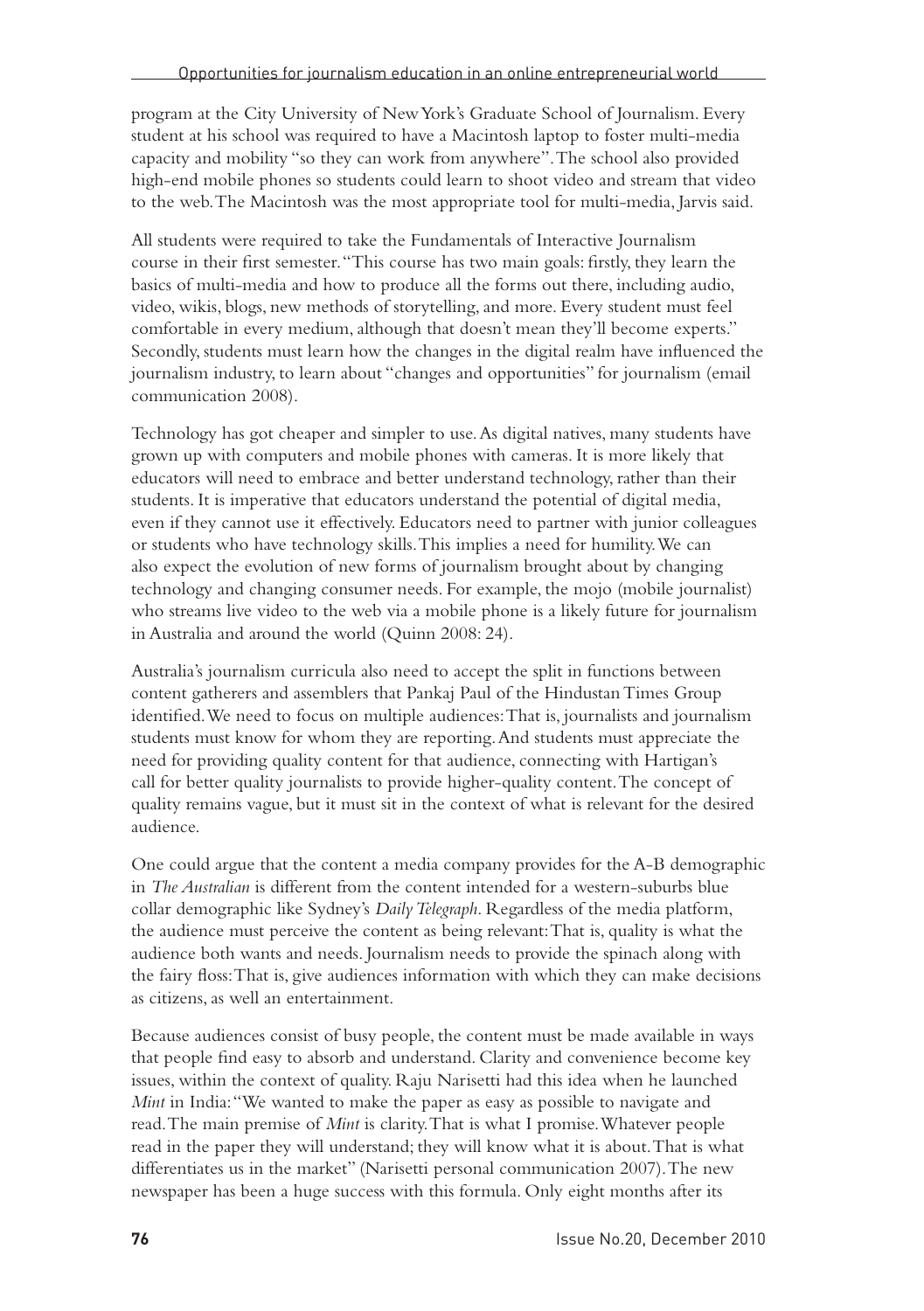launch in February 2007 *Mint* was the second-highest circulating business daily out of seven in the country.

In an information-soaked world, busy people struggle to distinguish what is worthwhile and what is rubbish. Audiences have too much information. This means good journalism is even more important than ever, helping people separate the wheat from the chaff. Journalism educators need to introduce courses in time and information management, to help prospective journalists determine what is good quality information (and therefore worthy of being reported) and what is irrelevant.

Author and journalist David Shenk has argued that when people have a glut of information, journalists become even more necessary: "As a sceptical analytical buffer and – now more than ever – as an arbiter of statistical claims, the news media is an indispensable public utility, every bit as vital as our electricity and gas lines. In a world with vastly more information than it can process, journalists are the most important processors we have. They help us filter information without spinning it in the direction of one company or another. Further, as society becomes splintered, it is journalists who provide the vital social glue to keep us at least partly intact as a common unit. For democracy as we know it, a bypassed media would be a disaster (Shenk 1998: 167). These were prescient words more than a decade ago.

With print media, we will see newspapers change from a focus on yesterday, as papers of record, to a focus on today, tomorrow and later in the week. This will require better-educated reporters with specialist skills in specific areas. As News Ltd CEO John Hartigan noted in his 2007 Andrew Olle lecture, journalism needs more specialists – "more people who can provide compelling insights to what's going on" because quality was "taking on greater meaning". Newspapers will become more like daily news magazines (think a daily form of *The Economist*). This means we will see the evolution of the journ-analyst rather than the journalist – with a focus on depth and breadth rather than the generalist approach of many current reporters (Quinn 2009: 74). This has profound implications in the way we teach journalism, and the kind of person who enters a journalism program. Perhaps we need to focus journalism education solely as a post-graduate form of study?

Given the decline in the number of jobs in mainstream media in 2008 and 2009, we cannot expect students will get jobs at the usual places: at daily newspapers or metropolitan television newsrooms. Those places are not hiring in the numbers they did during economic good times. But opportunities will arise online, specifically in the blogosphere. Students will need to think of journalism as a small business, which will necessitate acquiring a new set of skills. This means we need to teach students things like how to run a business: students will need to understand spreadsheets for keeping accounts, as well as for conducting investigative forms of journalism.

Students also need to learn how to market themselves, and how to demonstrate what they are especially good at. In marketing terms they will need to demonstrate their unique selling points, or USP. We need to teach journalism students to be entrepreneurial – a combination of what American journalism educators call "enterprise reporting" and the fostering of the notion of journalism as a small business operation. This requires a different mindset both among the students, and the people who teach them.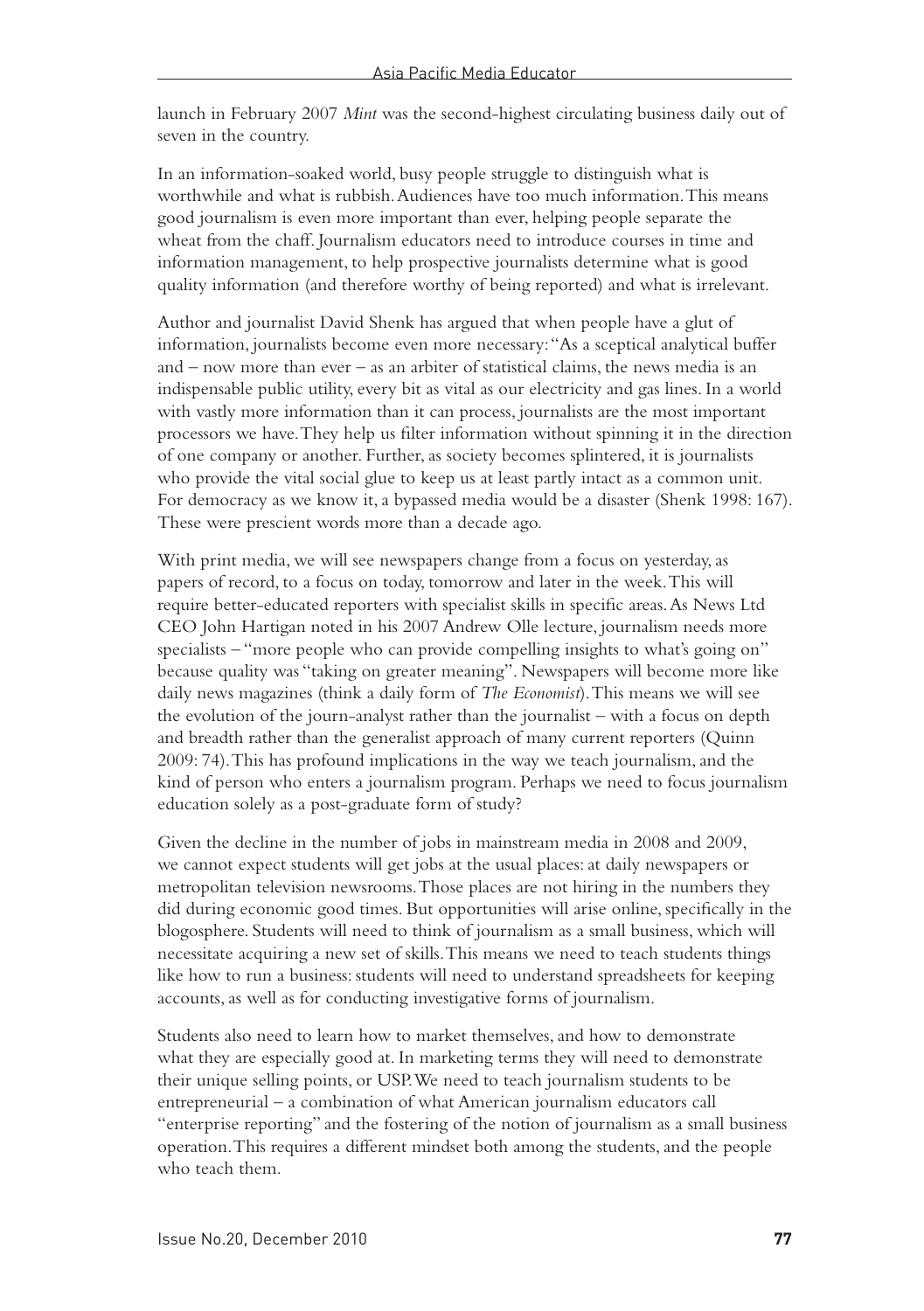#### Conclusion

The global financial crisis has demonstrated that in many parts of the world media are businesses that must make profits to survive. Educators need to explain this equation to students, and the latter need to appreciate that much of their work in the next decade may be as a freelancer rather than in mainstream media, as markets tighten and mainstream jobs shrink. We will need to see the emergence of the recent graduate journalist as entrepreneur, willing to work in a range of media and able to sell their content to a range of employers.

Students will need to take courses in being an entrepreneur and running a small business. They will also need to appreciate their various audiences to be able to supply appropriate content. That is, they need to understand what it means when a company focuses on the A-B or the C1-C2 demographic. Universities must offer courses in understanding audiences and audience research.

In a multi-media world, it is no longer enough to be a good journalist in one medium, and educators must emphasise this to their students. Students need to make themselves employable in a range of media.

Fairfax Media's Phil McLean summarised this new world of journalism: "Eventually reporters will file their story in a variety of media. Editors sitting at the central hub will instantly receive it in the queue, and then dispatch it to the medium they deem appropriate. A few minutes later, the story will be online, complete with still pictures. Later, the text will be updated with new information and a briefly edited video will complement coverage" (Editors Weblog 2007).

Most innovations take longer than expected to become part of an ecosystem. So it will likely take half a decade for McLean's multi-media world to arrive. Given the glacial speed at which curricula change proceeds, we need to start now to update journalism education to prepare for a future that is rapidly becoming the present.

#### References

- *Ad Age* (2008). "Spending in midst of 3-year drop, first since Depression", December 2008. Found at http://adage.com/article?article\_id=133462 [accessed 12 January 2009].
- Beverley, Jack. (2007). "The big reshape of Fairfax Media" in PANPA *Bulletin*, May 2007, 6-7.
- Davies, Nick (2008). "Nick Davies: 'Churnalism' has taken the place of what we should be doing: Telling the truth" in the UK Press Gazette, 4 February 2008. Found at http://www. pressgazette.co.uk/story.asp?sectioncode=1&storycode=40117 [accessed 14 January 2009].
- Editors Weblog. (2007). "Fairfax trains all reporters to multi-media, breaking news, on the move" in the Editors Weblog, 11 September 2007, found at http://www. editorsweblog. org/analysis//2007/09/fairfax\_trains\_all\_reporters\_to\_multimed.php#more accessed 29 September 2008].

Fairfax Media (2006). *annual report 2006*: "Building a digital media company".

Foley, Steve. (2007) "Integrated newsrooms" in PANPA *Bulletin*, June 2007, 6-7.

Foremski, Tom. (2008). "Future Watch: The end of the news aggregators and the future of news" in SiliconValleyWatcher.com. Found at http://www.siliconvalley watcher.com/mt/ archives/2008/12/futurewatch\_the.php 100671 [accessed 12 January 2009].